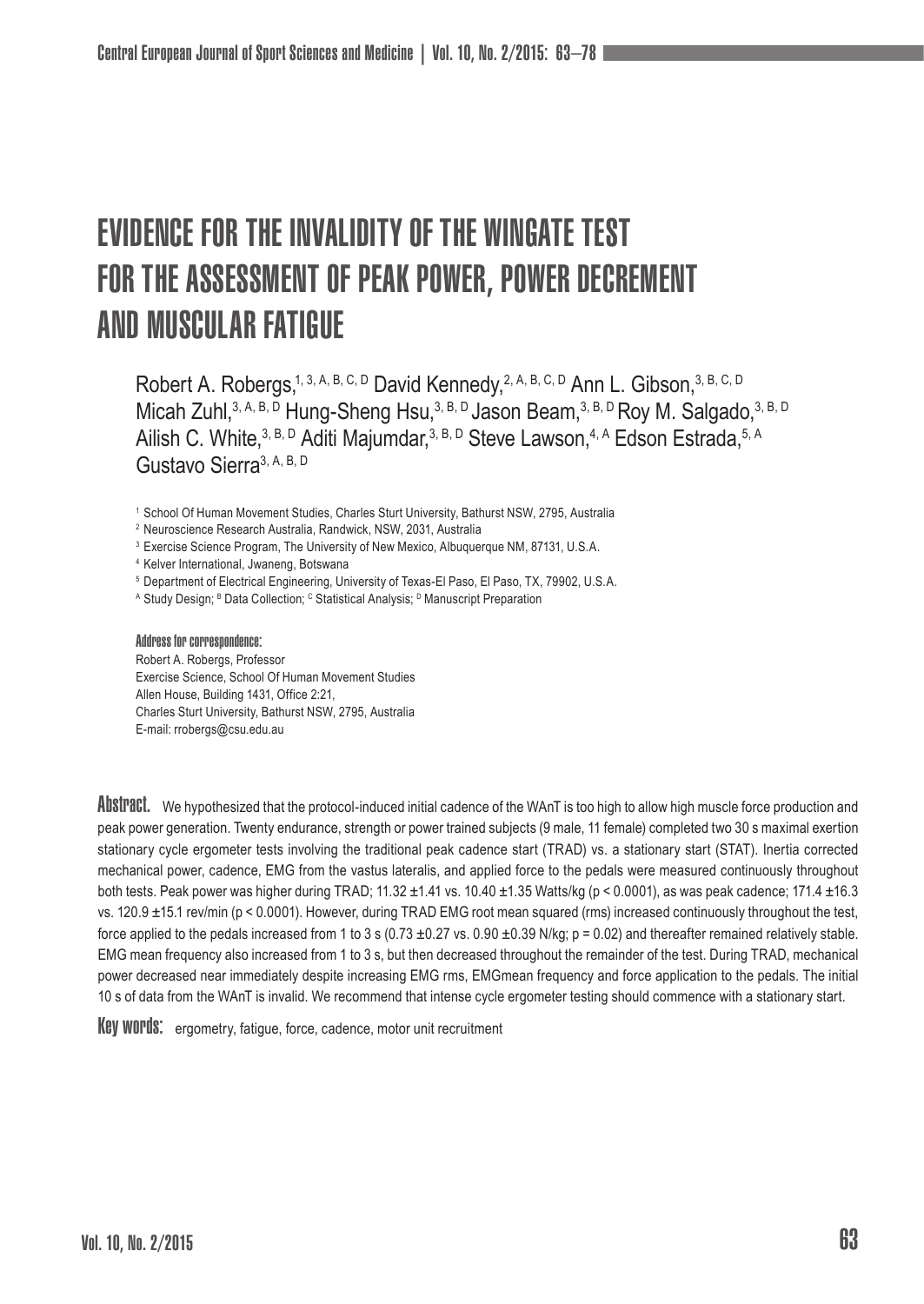## Introduction

The Wingate Anaerobic Test (WAnT) was devised in the early 1970's, and since this time has been widely used and assumed to be a valid and reliable assessment of mechanical peak power and power decrement during maximal effort cycle ergometry (Bar-Or 1987; Dotan and Bar-Or 1983; Dotan 2006; Inbar et al. 1996). The WAnT requires that a subject first increase cycling cadence to a peak rate with no external loading, and the test commences with the application of a gender and body mass adjusted predetermined load with the subject attempting to sustain maximal cadence cycling for 30 s. The two main variables of interest from the WAnT are peak power and the power decrement over the 30 s test, with the latter also expressed as a relative fatigue index (FI; % decrement).

Research of the WAnT has established recommended strategies for gender specific load determination (Dotan and Bar-Or 1983), corrections to mechanical power measurements for the moment of inertia of the ergometer flywheel (Bassett 1989), estimated contributions from muscle metabolic energy systems to the ATP turnover of repeated intense muscular contractions (Beneke et al. 2002; Smith and Hill 1991; Withers et al. 1993), documenting suitability for or improvement from specific types of intense exercise (Maud et al. 1989; Zupan et al. 2009), and for furthering knowledge about the mechanisms of exercise-induced fatigue (Fernandez-del-Olmo et al. 2011). Such broad applications of the test have also led to its widespread use in high school and university education, and for elite athlete assessment in most of the world's Olympic or professional athlete/sports training centers and institutes.

Application of the WAnT to the study of muscular fatigue is especially important to the purpose of this research study. Data from the WAnT reveals an instantaneous peak power at test onset, immediately followed by a rapid decrease in mechanical power output (Figure 1a). The same trend occurs for cadence (Figure 1b); as for any constant load ergometry test cadence will drive the change in power calculations. These rapid changes in mechanical power and cadence have been interpreted as muscle fatigue, defined in this context as a decrease in mechanical power output despite continued maximal effort. To date, no research has been able to explain the cause of this near instantaneous fatigue response during the WAnT.

We questioned the validity of the instantaneous peak power response of the WAnT, and moreover, the interpretation that the subsequent drop in power indicates immediate muscle fatigue. For example, application of a general understanding of muscle energy systems is inconsistent with such an immediate and rapid power decrement. The phosphagen energy system has the capacity to provide rapid ATP replenishment for repeated intense muscle contractions for at least 10 s, and indeed, such rapid ATP buffering for a more sustained maximal power output has been shown during isokinetic cycling (Jones et al. 1985) as well as from invasive research involving artificial electrical stimulation of the human quadriceps muscles (Spriet et al. 1987; Spriet et al. 1987b). Added scrutiny then led to our concern over the initial 5 s unloaded segment of the protocol that occurs immediately prior to test onset. For example, during the unloaded preparation phase of the test, subjects can attain a peak cadence approximating 170 rev/min, computing to average single leg crank angular velocities of 510°/s. Prior research of the mechanics of cycling has consistently revealed that the optimal cadence for the development of peak mechanical power approximates 100 to 120 rev/min (Dorel et al. 2010; Hautier et al. 1996; Katch et al. 1977; MacIntoch et al. 2000; MacIntosh et al. 2003; Reiser et al. 2003; Samozino et al. 2007). Similarly, there is evidence that the velocity at peak power is highly influenced by muscle motor unit proportions (Hautier et al. 1996). In short, empirical evidence reveals that it is impossible for muscular contractile power to be at a peak value at the onset of the WAnT where cadence can exceed 170 rev/min.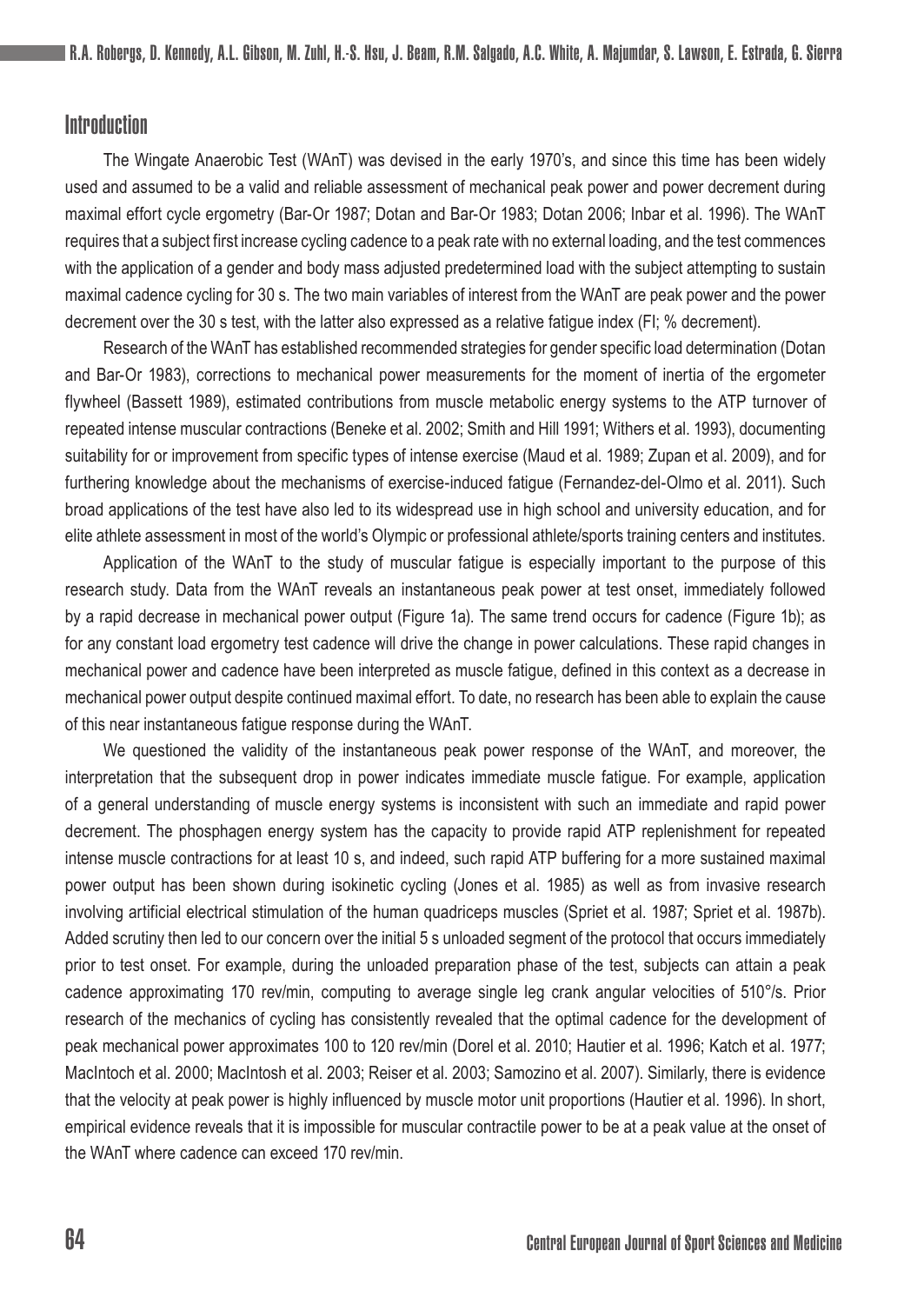Based on prior research evidence and the application of logic, we hypothesized that the unloaded preparation phase of the WAnT allows cadence to increase to values inconsistent with optimal time for sufficient motor unit recruitment to generate peak muscular force and power. Consequently, the peak power of the WAnT is likely to be protocol dependent, and, therefore, independent of true physiological muscular power.

Given the possible invalid start to the WAnT and the subsequent erroneous measure of peak power and other measurements dependent on peak power, it is interesting to examine the prior results of modified versions of the WAnT that employ a stationary start (Jastrzębski 1995; MacIntosh et al. 2003). Using such a stationary start, Jastrzebski (1995) demonstrated a power curve that revealed a steady increase in power from the start to peak cadence which occurred in 6 s, followed by a near linear gradual decrement. More recently, MacIntosh et al. (2003) compared the stationary start to the traditional "flying" start method of the WAnT. However, they differed in their traditional start methodology by using a 15 s preliminary period of increased cadence rather than a 5 s period, and resistance was based on force transducers attached to the friction belt of an ergometer rather than a continuously applied load. No detail was provided for the electronic load application of their ergometer. Such differences were influential to the results, as there was an average time to peak power of 5.63 s for their traditional method, which revealed that resistance was not constant or independent of cadence for their equipment. Stationary start methods of the test resulted in time to peak power of between 3.3 to 3.8 s, with cadence at peak power data not reported.

Based on these prior research findings, the unclear methods and results from MacIntosh et al. (2003), and our hypotheses for explaining the invalidity of the WAnT, the purpose of this study was to compare mechanical power, EMG signals from the vastus lateralis, and pedal force responses during the WAnT and a stationary start version of the test. We further hypothesized that pedal forces and muscle EMG data would both reveal increasing signals during decreasing mechanical power output and cadence. Collectively, such results would reveal that during the initial mechanical power decrement phase of the WAnT there is increasing EMG activity and increasing muscular force development, both of which oppose the definition of muscular fatigue. The peak power and subsequent early power decrement of the WAnT would therefore be artificial as they are caused by an unacceptably high cadence at test onset. Added variables dependent on peak power, such as the fatigue index, would also be invalid.

## Materials and methods

### **Subjects**

Subjects were recruited from university varsity athletic teams, university student populations, and interested adults from the local community. Prior to involvement in the study, subjects read, were verbally explained, and then signed an institutional approved informed consent. Subjects also completed a health history questionnaire.

Subject inclusion criteria consisted of current exercise training at least 3-days/week, familiarity with cycling, an age <45 years for males and <50 years for females, no evidence of family history of cardiovascular, respiratory, or metabolic diseases or cancer, and no evidence of current musculoskeletal injury or systemic illness.

A priori power estimation was performed using a freely available computer program (GPower 3.01, Henirich Heine Universitat, Dusseldorf, Germany) and revealed the need for 16 subjects at  $p = 0.05$  and  $d = 0.8$  for a two group repeated measures ANOVA design. We increased this sample size to 20 to account for subjects that may elect to withdraw from the study, or need to be removed due to equipment failure or errors during data acquisition.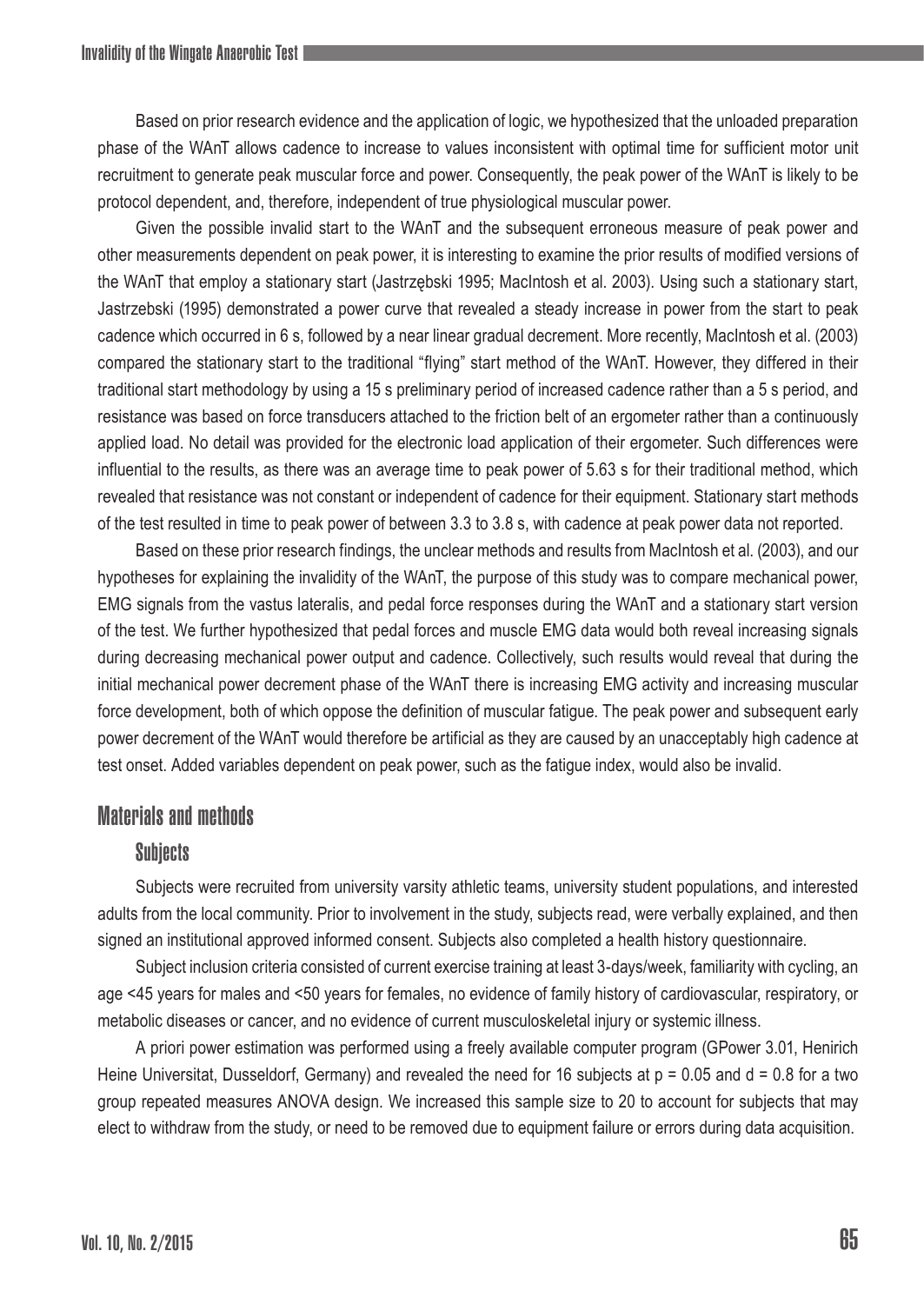## **Procedures**

After giving written informed consent, the subjects were scheduled to arrive at the laboratory for all test sessions in a given day. For subjects who had not experienced the completion of a WAnT, a preliminary session was arranged to practice the 30 s test to ensure subject compliance to the maximal effort requirement of the test. After the signing of the consent, subjects had their weight (SECA 884, Hamburg, Germany) and height (custom built stadiometer) measured, and their current exercise training involvement was recorded.

## Measurement of Surface Electromyography (EMG)

After arriving at the laboratory for the WAnT trials, the subjects were first prepared for bilateral surface electrode EMG of the vastus lateralis, vastus medialis and rectus femoris muscles. Surface electrodes (Vermed ECG Sensor Electrodes, Bellow Falls, VT USA) were placed during full extension of the legs along the central muscle belly in alignment with the muscle architecture with a center-to-center inter-electrode distance of 4.8 cm. The ground electrode was placed at the medial tibial plateau. Skin impedance was reduced by careful skin preparation consisting of shaving with a dry razor, light abrasion with a gauze pad, and cleaning with an alcohol swab. Electrodes and lead wires were held in place by having the subjects wear stretch mesh stockings. During exercise, surface EMG signals were acquired at 1,500 Hz using a commercially available bipolar EMG system (Telemyo 2400 G2, Noraxon , Scottsdale, Az).

#### Applied Pedal Force Measurement

Force applied to the pedals was measured by a series of 4 piezo-resistive force/pressure sensors sandwiched between an aluminum base plate and top Perspex cover secured to each pedal (FlexiForce, Tekscan South Boston, MA). The sensors respond to applied force with a decrease in output resistance. The resistance signal was converted to output voltage via a custom developed electronic circuit as recommended by the manufacturer. The force sensors in the pedals were calibrated over an 80 kg load range immediately prior to each subject test to pre-load and condition the sensors, derive a voltage:force regression equation, and allow subsequent force data conversion to Newtons.

The angular rotation of the crank was quantified by the placement of a "U" shaped (slot type) photointerupter (Omron Electronics, Sydney, Australia) on a metal housing fixed to the frame of the ergometer. The sensor frame was placed so that each tooth of the crank wheel passed between the sensor frame causing a decrease in voltage as the infrared light beam path was interrupted. For angular reference, another "U" shaped sensor was fixed to a different location of the frame so that a metal tab fixed to the inside of the crank wheel passed through the sensor frame once each crank cycle. A 360° rotary encoder (Omron Electronics, Sydney, Australia) was connected to the rod of the pedal, and supported by connection to a frame mounted to the pedal housing. This allowed quantification of pedal rotation. Force and rotational sensor signals were acquired at 2,000 Hz using a custom developed program (LabVIEW, National Instruments, Austin, TX).

#### Ergometer Testing

Subjects performed two different versions of the WAnT on a mechanically braked cycle ergometer (Monark 824E Ergomedic, Varberg, Sweden) based on a balanced pre-determined Latin Squares design. The two test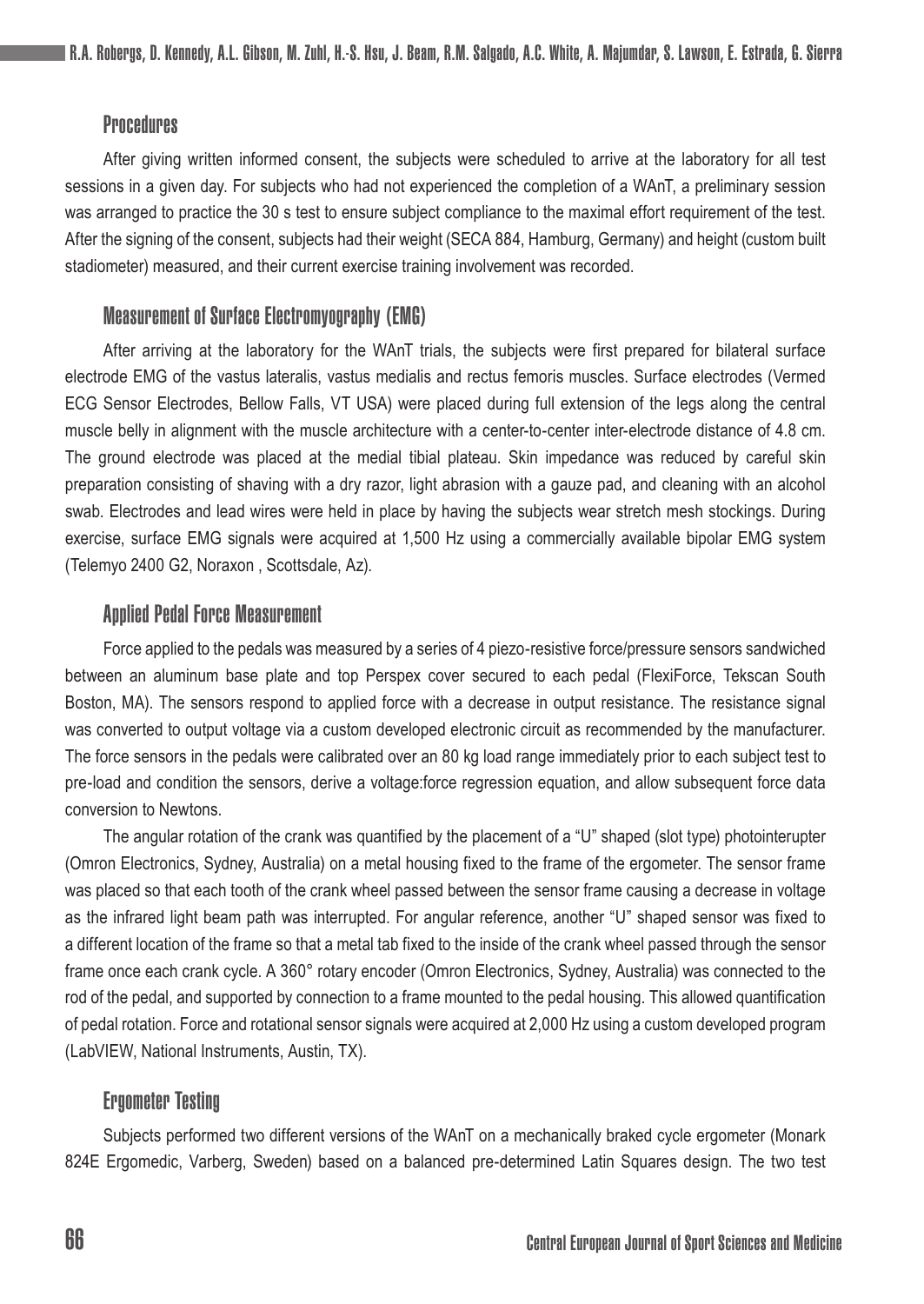versions were the traditional WAnT (TRAD) and a stationary start version (STAT). A 30 min passive rest period separated trials, resulting in at least a 45 min test end to second test start time interval. Each testing session began with a standardized 5 minute warm up at 1 kg resistance and cadence of 70 rev/min. The seat and handlebar positions were adjusted to comfort for each subject prior to warm-up and the same subject specific settings were used for each trial. Subjects were instructed to remain in the seated position for the entire test.

For the TRAD trial, subjects increased pedal cadence to maximal revolutions with no resistance over 5 s at which time the resistance was applied equivalent to 7.5% of body mass for females and 9.1% of body mass for males (15). Subjects were verbally encouraged to sustain their highest cadence possible throughout the 30 s test. Data was acquired via a commercial software program (SMI Opto Sensor 2000™, Sports Medicine Industries, St Cloud, MN) that collected data for pedal cadence from an optical sensor attached to the front frame of the flywheel and computed ergometric data at 1 Hz. Data from TRAD were adjusted for flywheel inertia by the commercial software. At the end of the 30 s, subjects continued pedaling at 1 kg resistance for 5 min as a standardized cooldown, followed by self selected recovery comprising walking, seated rest, or supine rest. EMG electrodes were left on between trials.

For the STAT trial, subjects remained passive during the 5 s count down with the right leg at 80° and 60° of hip and knee flexion, respectively, as determined by goniometry. At time 0, subjects began pedaling as quickly as possible to maximal pedal cadence and sustained maximal effort for the remainder of the 30 s test.

### Post-acquisition data processing

Ergometric data was saved and exported as text files that were subsequently imported into a commercial spreadsheet program (Excel, Microsoft Corporation, Seattle, WA). For pedal force and EMG data, post-acquisition data processing was performed using custom developed programs (LabVIEW, National Instruments, Austin, TX). Raw pedal force data were used within the software to manually isolate each pedal stroke. The peak voltage and corresponding time of each contraction were obtained after the data segment spanning the peak was fitted with a second order polynomial function. This was repeated for all contraction peaks of each trial. Processed data were saved as text files and imported into a graphics program (Prism, GraphPad Software, San Diego, CA) for nonlinear curve fitting to decrease variability and allow calculation of time specific data values for use in statistical analyses and graphical presentation.

For EMG data, the root mean square (rms) of the EMG signals was used to manually isolate each muscle contraction. For each contraction segment, data were converted to rms and processed via Fast Fourier Transformation (FFT). Mean signal frequencies were calculated from the FFT spectrum data. Data for each contraction were then saved to a text file for importing into a commercial spreadsheet program (Excel, Microsoft Corporation, Seattle, WA) for nonlinear curve fitting (Prism, GraphPad Software, San Diego, CA) as explained for the pedal force data. The EMG rms data was converted to relative units by dividing by the peak contraction EMG rms for a specific trial and expressed as a percentage.

Due to constraints regarding manuscript length, number of figures, and our primary purpose of assessing the validity of the WAnT, the data analyzed and presented have been confined to the EMG data for the right vastus lateralis, force data from the right pedal, without biomechanical data of pedal or crank angles or use of the angles to compute coordinate vectors of pedal force.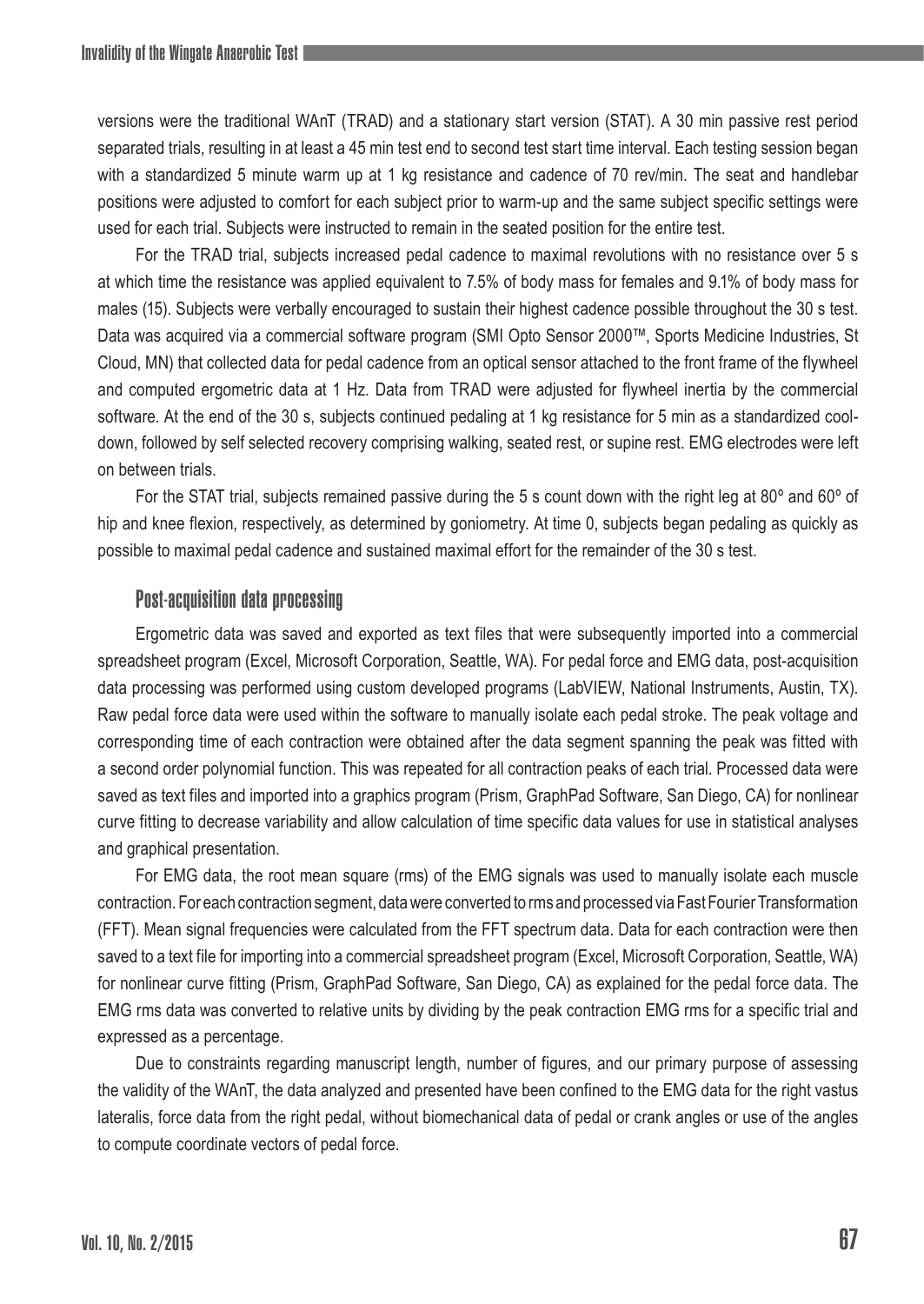## Statistical analyses

Data were entered into a commercial spreadsheet program (Excel, Microsoft Corporation, Seattle, WA) for data screening, mathematical conversion for body weight and peak data adjusted expressions. Time data were obtained from processed data nonlinear equation derived values for 1, 3, 7, 10, 15, 22, and 30 s.

Mean differences in contraction pedal force application, relative EMG rms, EMG mean frequency, cadence, and power were analyzed by repeated measures 2-way ANOVA (TRIAL [2] × TIME [7]). Differences between trials for peak power, time to peak power, cadence at peak power, cadence decrement, power decrement and fatigue index were analyzed by paired t-tests. Pearson correlation coefficients were computed to explore potential relationships for select independent variables to the dependent variable time to peak power. All statistical analyses were completed using a commercial statistical package for the personal computer (SPSS 17.0.2, IBM Statistics, IBM Australia, St Leonards, NSW). Statistical significance was accepted at p < 0.05, and all grouped data are presented as mean ± SD.

## **Results**

Subjects were of varied gender, training status and sports specialization (Table 1), ranging from involvement in recreational resistance training to highly trained and competitive athletes. Mechanical data from a representative subject (#20) for the TRAD and STAT trials are presented in Figure 1. Raw acquired data (volts) for subject #20's pedal force application are presented in Figure 2 for the TRAD and STAT trials, respectively. The inset figures within Figure 2b each present the second order polynomial fit to a segment of the pedal force volts data for two different contractions occurring early and late into the test. Figure 3 presents subject #20's peak values and nonlinear curve fitting for peak pedal forces as raw voltage output for the TRAD and STAT trials. The data and curve fitting shown in Figure 3 represent the methods used to obtain data points for the times used in data conversion to force (Newtons) from the calibration regression equations, statistical analyses and for the mean data presentations that follow (see Materials and Methods). A similar data presentation is shown in Figure 4 for EMG rms and EMG mean frequency for each of TRAD and STAT, respectively.

| #   | Age            | Gender | Height (cm)    | Weight (kg) | <b>Training Status</b> | Type of sport        |
|-----|----------------|--------|----------------|-------------|------------------------|----------------------|
|     | $\overline{2}$ | 3      | $\overline{4}$ | 5           | 6                      | 7                    |
| 1.  | 25             | F      | 173.99         | 61.4        | Endurance              | Running              |
| 2.  | 21             | M      | 189.23         | 111         | Endurance              | Track and field      |
| 3.  | 20             | F      | 169.20         | 64.2        | Endurance              | Cross country skiing |
| 4.  | 25             | M      | 175.26         | 66.2        | Resistance             |                      |
| 5.  | 21             | F      | 160.02         | 53.8        | Power/Resistance       | Pole vault           |
| 6.  | 21             | F      | 172.72         | 61.2        | Power/Resistance       | Pole vault           |
| 7.  | 20             | F      | 175.60         | 71.8        | Endurance              | Running              |
| 8.  | 23             | F      | 168.91         | 72.6        | Power/Resistance       | Track and field      |
| 9.  | 24             | M      | 193.04         | 109.8       | Power/Resistance       | Football             |
| 10. | 25             | F      | 154.94         | 57.6        | Endurance              | Triathlon            |

Table 1. Descriptive characteristics of the subjects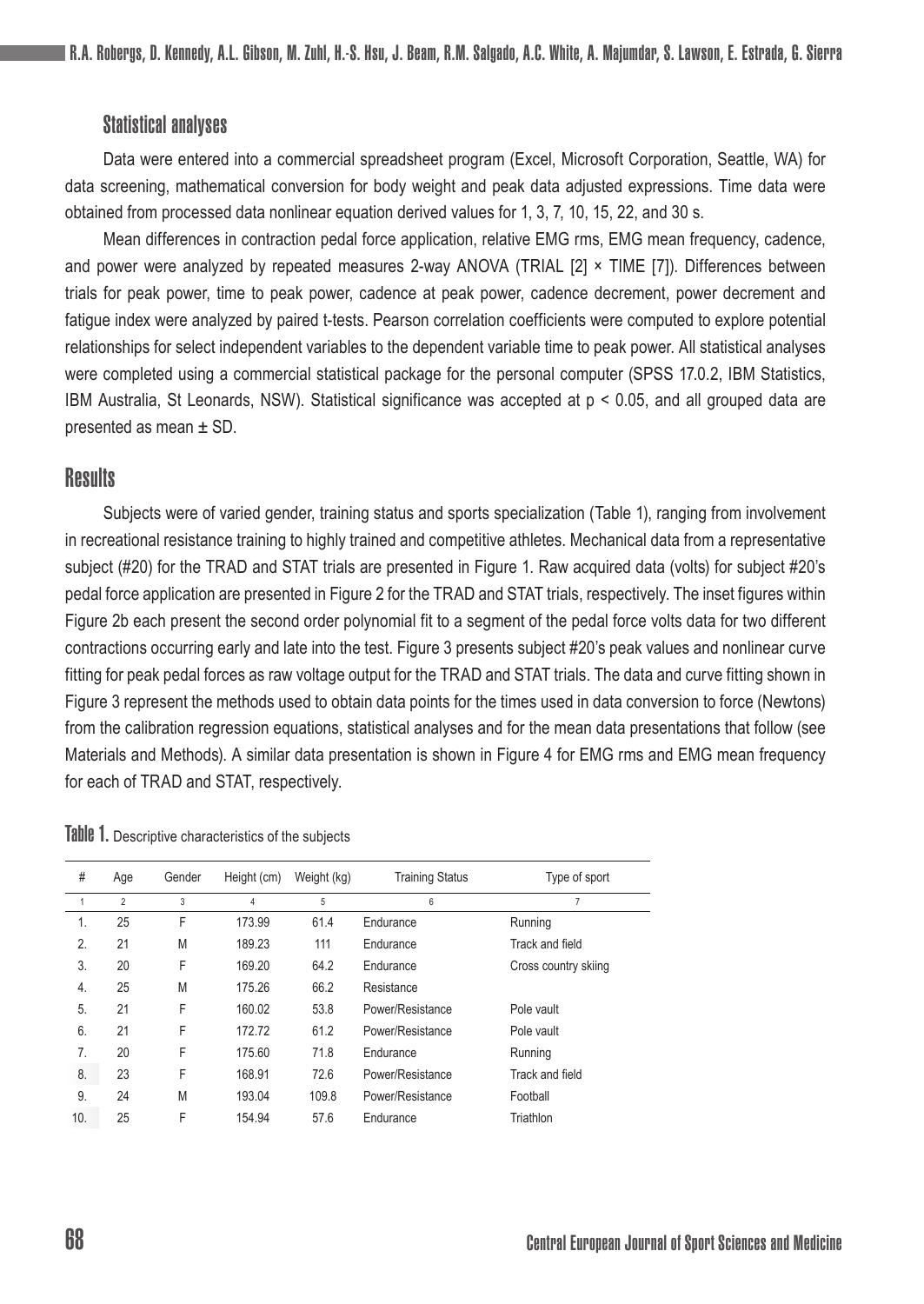|     | $\overline{2}$ | 3 | $\overline{4}$ | 5    | 6                    | $\overline{7}$              |
|-----|----------------|---|----------------|------|----------------------|-----------------------------|
| 11. | 32             | M | 182.88         | 70.6 | Endurance            | Cycling                     |
| 12. | 19             | M | 177.80         | 69.4 | Endurance            | Running                     |
| 13. | 19             | F | 165.10         | 53.8 | Power/Resistance     | Track and field             |
| 14. | 19             | F | 162.56         | 53.8 | Power/Resistance     | Track and field             |
| 15. | 25             | F | 165.10         | 72.6 | Power/Resistance     | Hockey                      |
| 16. | 20             | M | 180.34         | 73.4 | Endurance            | Running                     |
| 17. | 24             | F | 167.64         | 58.4 | Power/Resistance     | Track and field             |
| 18. | 22             | M | 182.88         | 69.8 | Endurance            | Running                     |
| 19. | 24             | M | 182.88         | 78.8 | Power/Resistance     | Strong man                  |
| 20. | 45             | M | 179.10         | 86.8 | Endurance/Resistance | Swim, cycle, weight lifting |



Figure 1. Mechanical power and cadence for the TRAD and STAT trials for Subject #20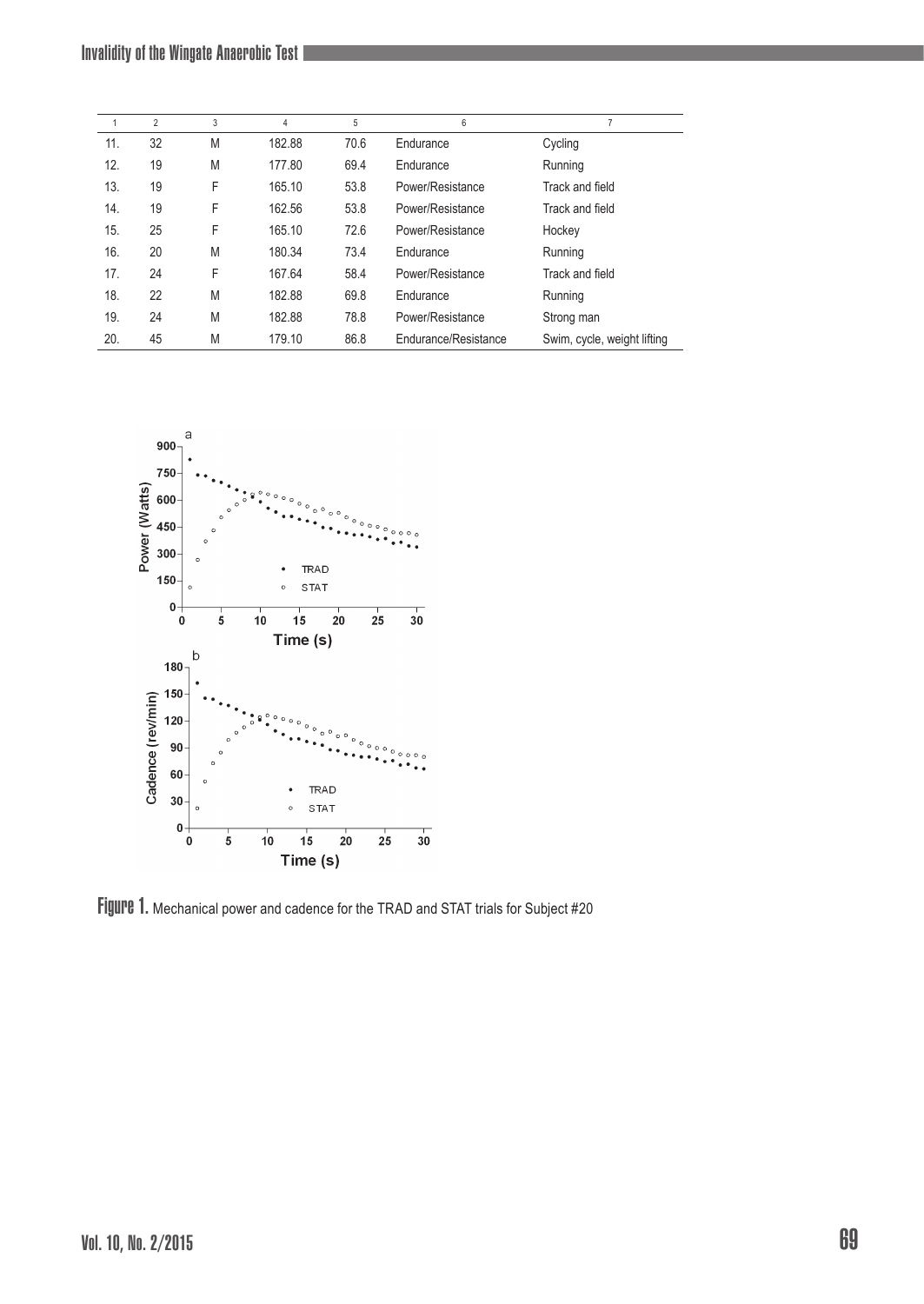

Figure 2. Acquired raw data (volts) from Subject #20 for pedal force application for the a) TRAD and b) STAT trials, respectively. Inset figures of Figure 2b show the 2nd order polynomial functions fit to peak curve segments of contractions 8 and 38 to compute peak force and time of peak force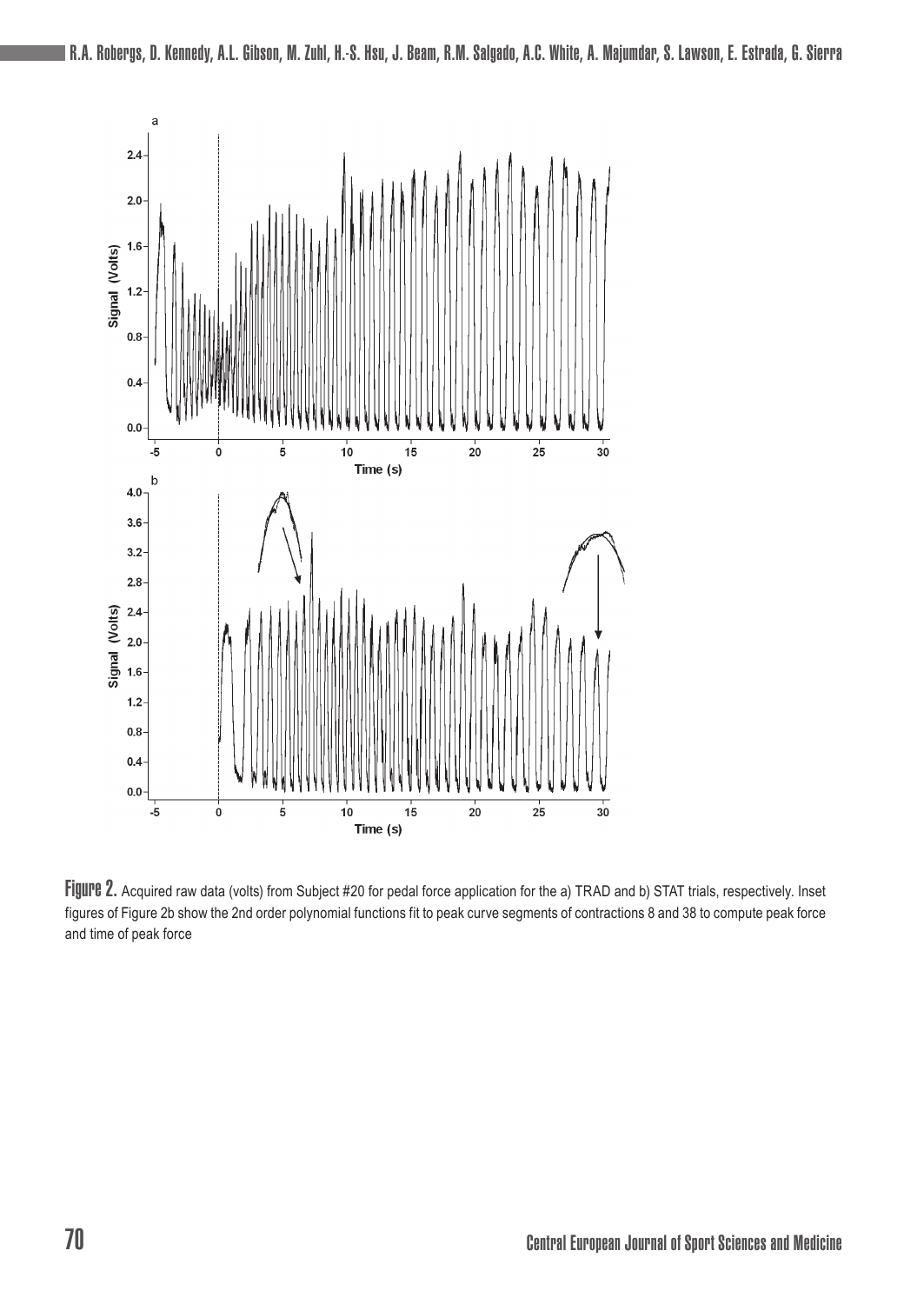

Figure 3. Raw peak pedal force data (Volts) and nonlinear curve fitting for Subject 20 for the a) TRAD and b) STAT trials



FIJUIPB 4. Contraction data and nonlinear curve fitting for Subject 20 for a) EMG rms TRAD, b) EMG rms STAT, c) EMG mean frequency TRAD, d) EMG mean frequency STAT

Grouped data for the mechanical power and cadence for TRAD and STAT are presented in Figure 5. As expected for power, there was a significant TRIAL x TIME interaction (p < 0.001), where peak power for TRAD was near instantaneous whereas it did not occur until 8.3 s for STAT. Actual time to peak power data for TRAD vs. STAT were 2.20 ±1.73 vs. 8.30 ±2.56 s, respectively (p < 0.001). Peak power (PP) was significantly higher in TRAD than STAT at 812  $\pm 247$  vs. 734  $\pm 193$  Watts (p = 0.002), and 11.32  $\pm 1.41$  vs. 10.40  $\pm 1.35$  Watts/kg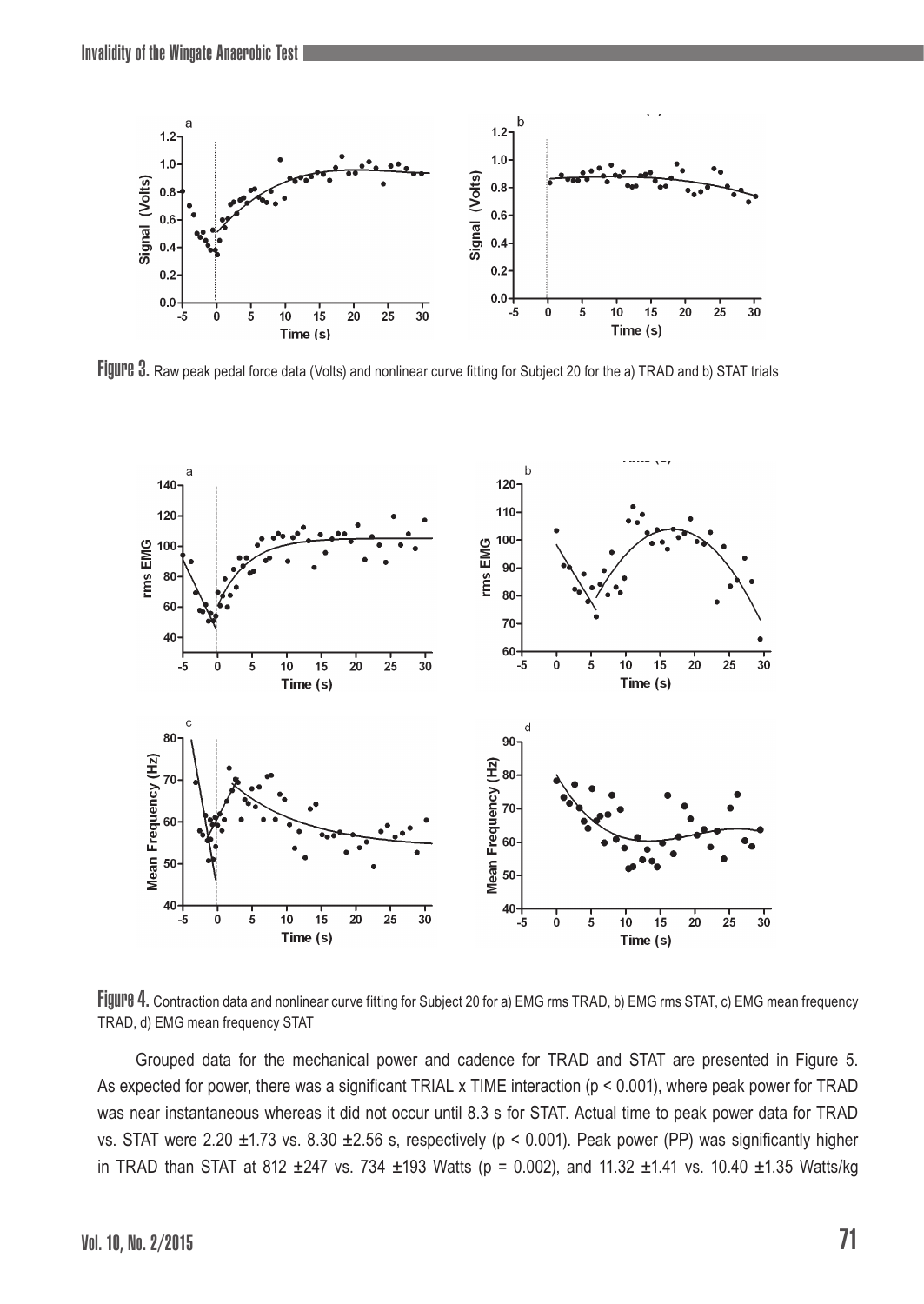$(p = 0.001)$ , respectively. Peak cadence was significantly higher in TRAD than STAT at 171  $\pm$ 16 vs. 121  $\pm$ 15 rev/min, respectively (p < 0.001). The fatigue index was significantly greater for TRAD than STAT at 50.8  $\pm$ 9.4 vs. 37.6  $±11.0\%$ , respectively ( $p < 0.001$ ).



Figure 5. Results from the ANOVA analyses for a) mechanical power and b) cadence for the two trials. \* = significant interaction and mean differences between TRAD vs. STAT at 1 and 3 s for Power, and 1, 3 and 7 s for Cadence. # = significant differences for Power between TRAD and STAT for 10, 15, 22 and 30 s



FIJUIPE 6. Results from the ANOVA analyses for vastus lateralis a) relative rms EMG activity and b) mean frequency for the two trials. \* = significant TRIAL x TIME interaction. ^ = significant differences between TRAD and STAT for that time point

The trial differences in peak power and time to peak power occurred with significant differences between trials for both vastus lateralis relative EMG rms and EMG mean frequency (Figure 6). For EMG rms there was a significant TRIAL x TIME interaction (p < 0.001), where relative EMG rms for TRAD was low, and increased exponentially to a near plateau by 30 s. Conversely, the data for STAT commenced at a higher value (p < 0.05) and changed variably through the test. Data were very consistent between subjects for TRAD, but differences existed in the timing of the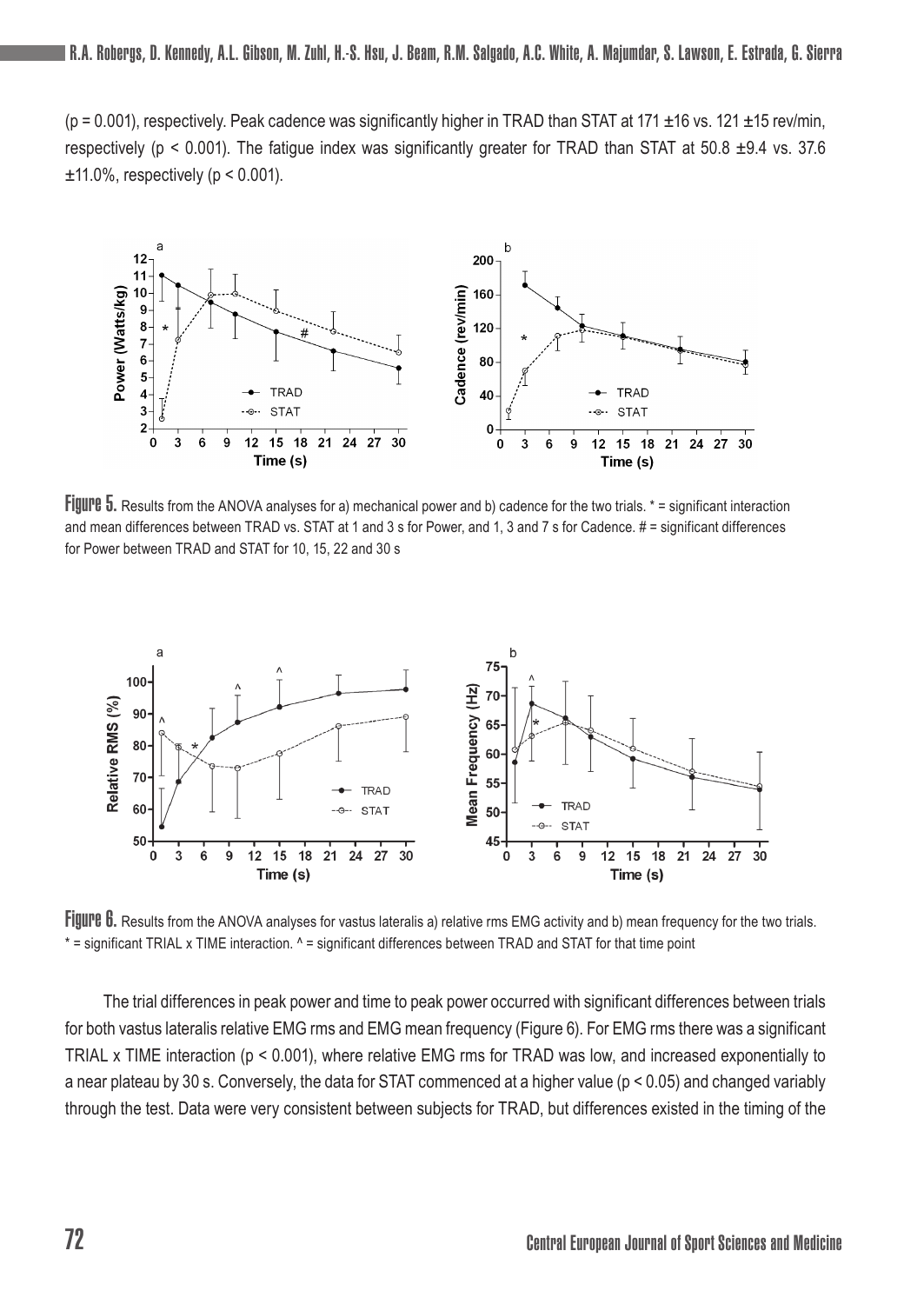peak value during STAT, and consequently, mean data for relative EMG rms for STAT did not approach 100% at any time of the test. After 10 s, the trend for increasing relative EMG rms was similar between trials. For EMG mean frequency there was also a significant TRIAL  $x$  TIME interaction ( $p = 0.023$ ), which was also confined to the initial 10 s of the test and caused by comparatively lower signals for the TRAD after test onset.



FIJUIPE 7. Results from the ANOVA analyses for applied pedal force corrected to Newtons (N) and expressed relative to body mass (N/kg). \* = significant interaction and mean differences between TRAD vs. STAT at 1 and 3 s

As expected from the EMG data, relative force applied to the pedals (Figure 7a, b) also attained a significant TRIAL x TIME interaction (p < 0.001) which was confined to the initial 10 s of the test. The initial relative pedal force at 1 s was significantly lower (p < 0.001) in TRAD vs. STAT, and after 7 s was no longer different between trials. Results from the 2-way repeated measures ANOVAs and t-tests for all remaining variables are presented in Table 2.

| Variables             | Mean±SD          | t : df     | р      |
|-----------------------|------------------|------------|--------|
| <b>TRAD PP. Watts</b> | $812.0 + 247.1$  |            |        |
| STAT PP, Watts        | $734.2 + 193.1$  | 3.60:19    | 0.0020 |
| TRAD PPkg, Watts/kg   | $1.32 + 1.41$    |            |        |
| STAT PPkg, Watts/kg   | $10.40 \pm 1.35$ | 4.09:19    | 0.0010 |
| TRAD TtoPP, s         | $2.20 + 1.74$    |            |        |
| STAT TtoPP. s         | $8.30 + 2.56$    | $-8.50:19$ | 0.0001 |
| TRAD PCad. rev/min    | $171.4 \pm 16.3$ |            |        |
| STAT PCad. rev/min    | $120.9 \pm 15.1$ | 13.79:19   | 0.0001 |
| TRAD FI, %            | $50.8 + 9.4$     |            |        |
| STAT FI. %            | $37.6 \pm 11.0$  | 6.29:19    | 0.0001 |

Table 2. Results for data and analyses not presented in figures

PP = peak power; PPkg = PP/kg body weight; TtoPP = time to PP; PCad = peak cadence; FI = fatigue index.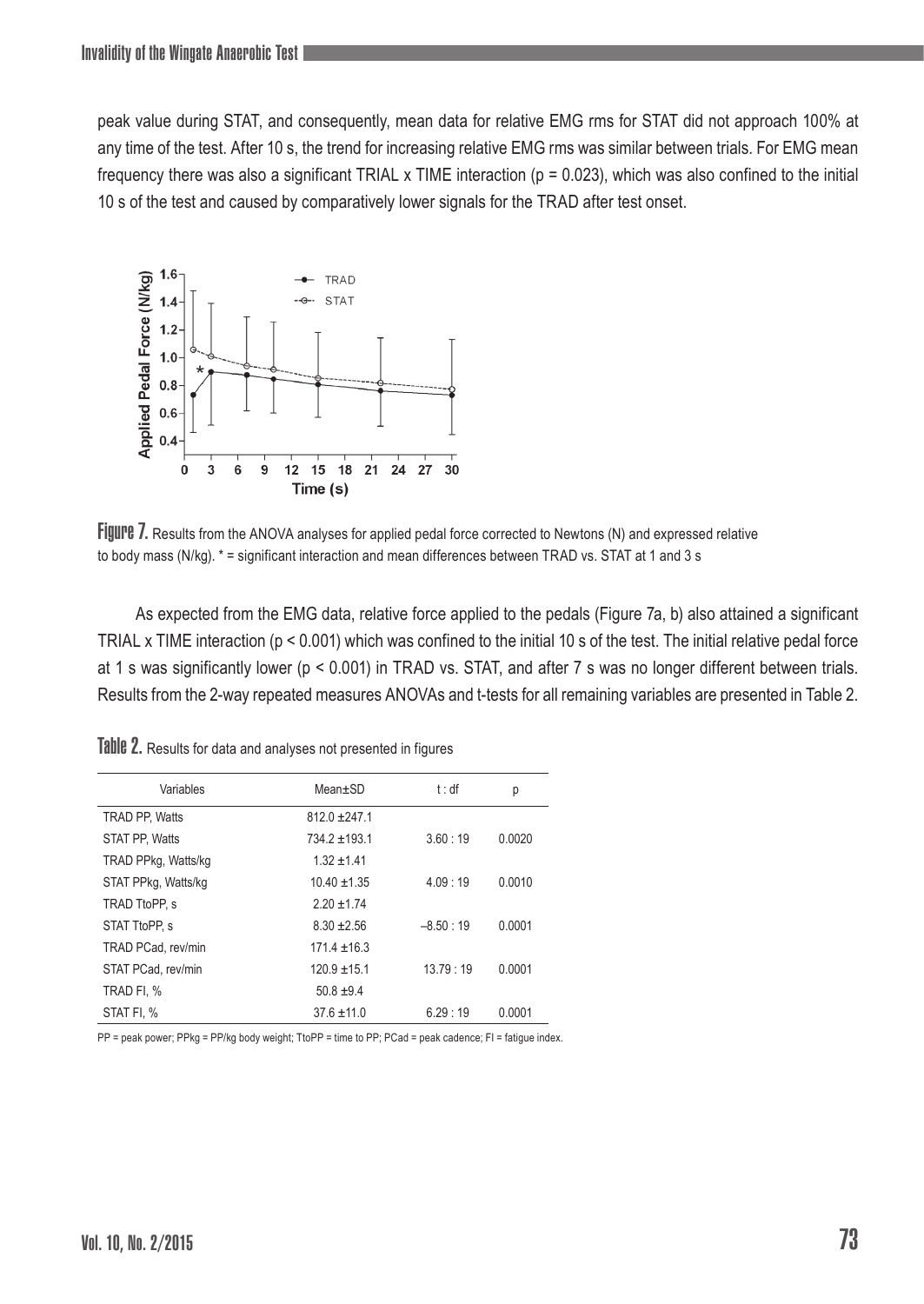| Variables    | TtoPP    | PP    | PP/kg | PCad  | FI    |
|--------------|----------|-------|-------|-------|-------|
| <b>TtoPP</b> | 1.0      | 0.056 | 0.026 | 0.036 | 0.022 |
| PP           | $-0.367$ | 1.000 | 0.014 | 0.012 | 0.09  |
| PP/kg        | $-0.441$ | 0.488 | 1.000 | 0.000 | 0.035 |
| PCad         | $-0.441$ | 0.503 | 0.996 | 1.000 | 0.047 |
| FI           | $-0.454$ | 0.312 | 0.413 | 0.385 | 1.000 |

Table 3. Correlation and significance (italics) matrix for select independent variables of the STAT trial

PP = peak power; PPkg = PP/kg body weight; TtoPP = time to PP; PCad = peak cadence; FI = fatigue index.

Simple linear regression revealed that time to peak power was significantly correlated to relative peak power, peak cadence and the fatigue index (Table 3).

## **Discussion**

In summary, we showed that the decrease in mechanical power during the first 10 s of the TRAD coincides with an increasing EMG rms and increasing force application to the pedals. These results reveal the invalidity of the initial 10 s of power calculations from the TRAD, as well as the poor construct validity for interpreting the initial power decrement as evidence of muscular fatigue.

Dotan (2006) recently compiled a list of criticisms of the TRAD. However, the issue of the invalid procedures at the start of the WAnT was not raised. Similarly, no concerns regarding the start of the test have been raised in prior research using a stationary start modification (Jastrzębski 1995; MacIntosh et al. 2003). Thus, we are the first to present data to (a) show the invalidity of TRAD, and (b) measure variables that may provide a plausible explanation for the invalidity. The rapid decrease in power at the start of the TRAD coincides with a rapid decrease in cadence, increasing EMG rms and increasing application of force to the pedals. The high initial cadence at the start to the TRAD constrains muscle force development due to the inverse relationship between muscle contractile velocity and force. To generate muscle contractile force, cadence needs to be reduced to allow sufficient time for increased motor unit recruitment and force production.

As we show, and has previously been shown but overlooked in all prior research of the WAnT, there is a divergence in the slope of the cadence decrement that occurs at approximately 10 s, though in some subjects this is difficult to detect due to the nonlinear profile of cadence over time. This divergence is more easily detected in the power data (Figure 1a). Interestingly, after approximately 10 s, cadence has decreased to values known to be more closely aligned to peak muscular power development (100-120 rev/min) (Dimitrova and Dimitrov 2013; Hautier et al. 1996; Katch et al. 1977; MacIntosh et al. 2000; MacIntosh et al 2003; Reiser et al. 2003; Samozino et al. 2007). As such, one could argue that all prior peak power measures from the TRAD are artificially high and caused by the excessively high cadence at the test onset. Indeed, Santos et al. (2010) has shown that peak power increases with more rapid data acquisition from 0.2 to 5 Hz. Our results, based on rapid signal acquisition, support this close alignment of peak cadence with peak power immediately prior to onset of TRAD. Since load is constant during the WAnT, a higher cadence means higher mechanical power. This fact alone reveals the dependence of peak power and power decrement during TRAD to the methodology of the WAnT. It is physiologically impossible for humans to generate peak muscular power at such high cadences.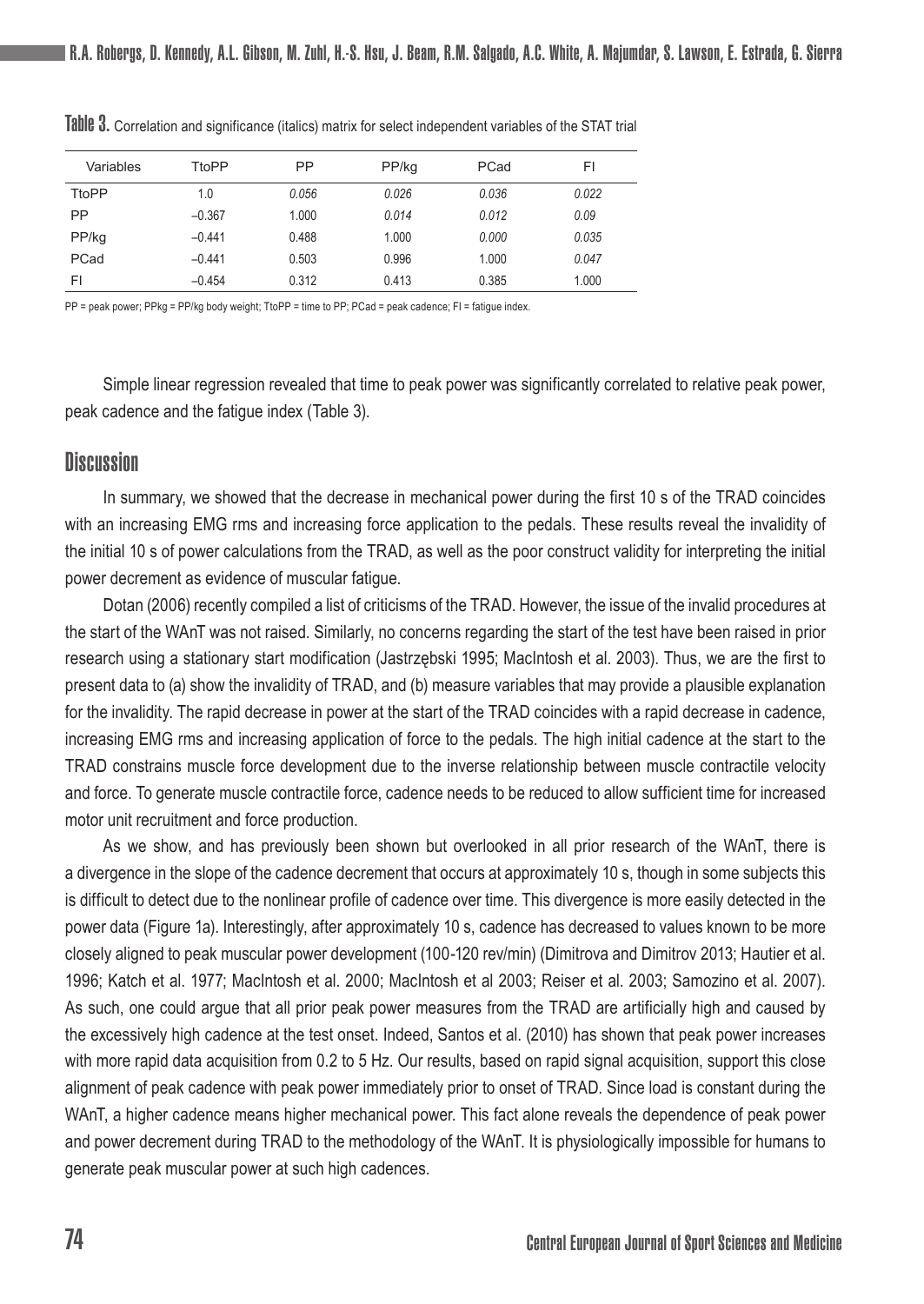Using a modified stationary start to the WAnT, Jastrzębski (1995) demonstrated a power curve that does not include the initial steep decline in power seen in the standard test but rather a steady increase in power from the start of the test to peak cadence that occurred in 6 s, which was similar to our time to peak power of 8.3 s (Figure 5a). The use of a stationary start resulted in decreased peak power (W/kg) and work output (kJ) suggesting results obtained from a standard test may over estimate peak power and fatigue index and thus the potential for intense exercise performance. MacIntosh et al (2003) compared multiple methods of load determination between a traditional vs. stationary start to the WAnT. It is difficult to compare our results to those of MacIntosh, as they used an atypical and custom modified Monark ergometer (presumably not the model made for the WAnT), did not provide sufficient methodological details of load application to the ergometer, and obtained results indicative of a delayed load application consistent with the use of either a manual load application or a non-instantaneous electronically braked ergometer system. For example, subjects required 5.63  $\pm$ 1.83 s (mean  $\pm$ SE) to attain peak power in the traditional version of the WAnT, rather than peak power being almost instantaneous from test onset as shown by our data (Figures 1 and 5) and that of Santos et al (2010). Similarly, MacIntosh (2003) reported similar peak power values between the traditional vs. stationary start versions of the test. This is a peculiar finding given the constant load and the significantly higher peak cadence that should occur during the traditional version of the test compared to stationary start.

Our EMG results are particularly compelling in revealing the lack of construct validity of the TRAD. We performed a unique post-acquisition contraction envelop capture of EMG signals to allow a contraction-bycontraction method of EMG processing. This provided high temporal resolution of EMG signals, which in turn allowed us to model the EMG rms response during the 30 s tests and compare EMG rms signals at specific times. While we acknowledge the controversy inherent in interpreting surface EMG data during intense exercise (Dimitrova and Dimitrov 2013; Farina 2006; Hug and Dorel 2009; Hug et al. 2008; Hunter et al. 2003; Inbar et al. 1996; Marsh and Martin 1995), the dramatic differences between TRAD and STAT for EMG rms and EMG mean frequency during the initial seconds of the tests (Figures 4, 6) reveal likely differences in motor unit recruitment patterns. This is especially compelling given that the electrodes and their placements were identical between trials, that all testing was completed on the same day. EMG rms signals were normalized to the peak contraction of each trial (Burden 2010, Hunter et al. 2003), and trial order was balanced between subjects. Clearly, TRAD did not coincide with large EMG rms signals during the high cadence at and immediately after test onset (Figure 6a). Interestingly, this period of TRAD also coincided with a low EMG mean frequency, which increased as cadence decreased to near optimal rates after 3 s (Figure 6b). The excessively high cadence at the start of TRAD compromised motor unit recruitment; this finding complements the applied pedal force data.

The lack of commercial pedal force systems necessitated that we develop our own, and we were motivated to accomplish this based on the work of Dorel et al. (1983) and Reiser et al. (2003). Both research groups used multiple strain gauges positioned along the central pedal support bar. Due to the complexity and expense of this approach, we researched more economical and electronically simple options for applied force measurement. We chose the option of multiple piezo-resistive force sensors. Pilot work with these sensors combined with an inverting summing circuit for multiple sensors produced quality signals that were temporally sensitive to resolve force application throughout 360° at cycling cadences up to 180 rev/min, and produced signals proportional to applied force over more than 100 kg of load range. The quality of these signals is shown in Figure 2. To our knowledge, we are the first to develop such pedal force sensors and apply pedal force measurement during short term intense cycle ergometry.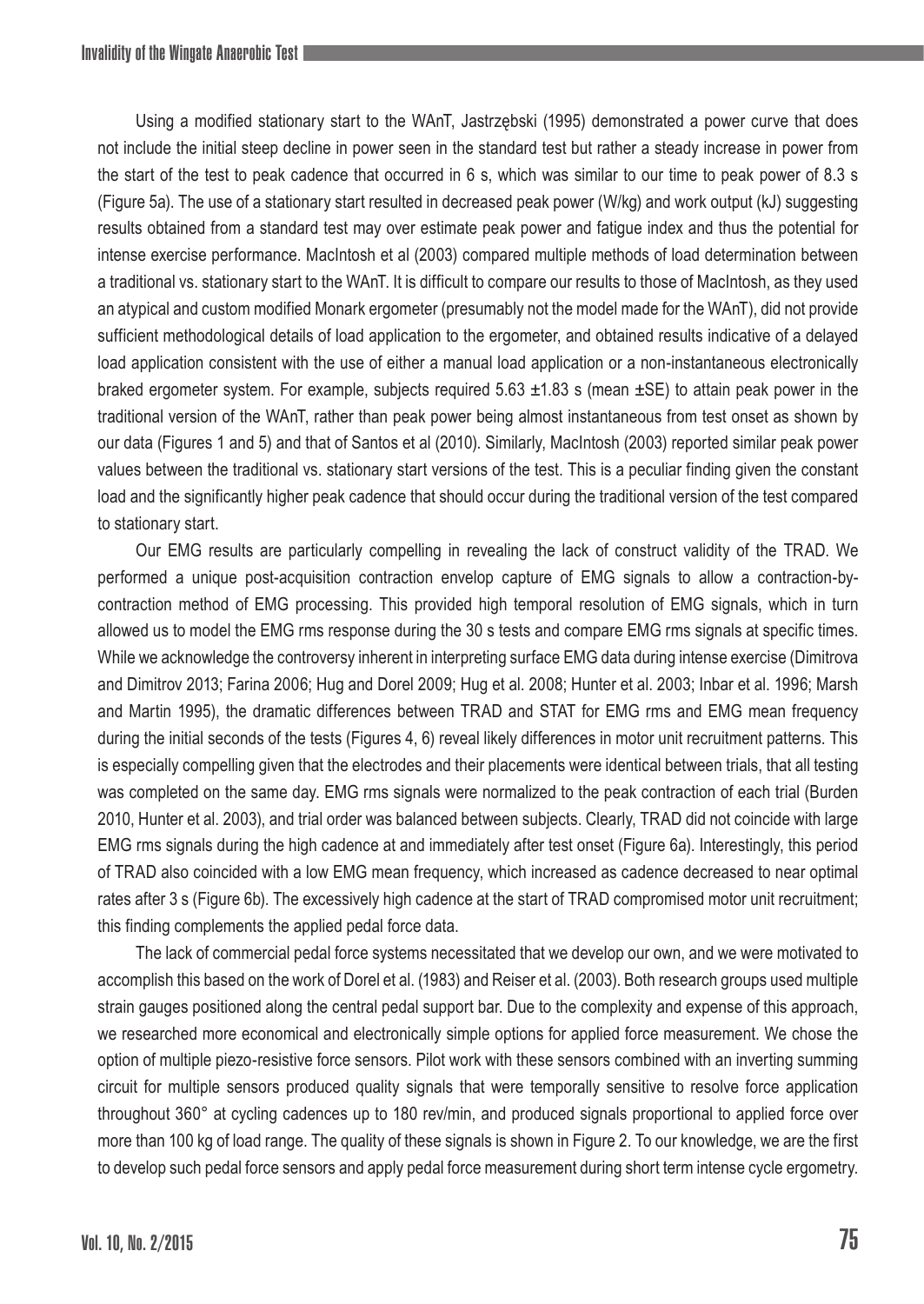Our results reveal the importance of pedal force measurement to establish and test the validity of mechanical power measurement during cycling, and to further research and interpret the concept of muscular fatigue. For example, the combined pedal force and EMG data clearly show that there is no muscular fatigue during the initial ~10 s period of the TRAD.

With regard to fatigue, data from Figures 2, 6 and 7 reveal the potential error of using force application as a criterion to define muscular fatigue. For example, the mean data for pedal force application (Figure 7) show an immediate gradual decline throughout STAT when both mechanical power development and cadence increase (Figure 5). The results during the initial 10 s of the test occur concomitantly with a decreasing EMG rms, and increasing EMG mean frequency. We interpret this data to reveal how muscle motor unit recruitment is challenged during the initial 10 s of STAT. During STAT, after approximately 8–10 s, cadence has increased to a more optimal value for peak power development, and muscle contractile force remains amendable to peak power development. During TRAD, a similar time period is needed for cadence to decrease to values conducive to optimal muscular power. After approximately 10 s, in both TRAD and STAT, there is a minimal decrease in applied force, yet larger and sustained decreases in EMG mean frequency, cadence and mechanical power, with increases in EMG rms. These responses revealed that the most impressive data was actually the simplest measure; cadence. Cadence is a simple indirect reflection of contractile velocity, and reveals that despite being able to maintain contractile force, fatigue is more aligned to a decreasing capacity for the rapidity of force development (contractility). We do not present any data on contractility in this manuscript, but we have the data to compute muscle contractility from the raw data of the initial change in pedal force application for each crank cycle as shown in Figure 2. Nevertheless, decreasing cadence results from decreasing contractility, which again is why cadence is an important measure with considerable physiological meaning.

The extremely high correlation between peak cadence and relative peak power (Table 2) reveals the importance of cadence and neuromuscular attributes (mass and fiber types) to mechanical power output. In addition, the significant correlations between time to peak power and all variables dependent on peak power in Table 3 demonstrate the physiological importance of the time to peak power variable. In fact, we propose that time to peak power and peak cadence are equally important variables to peak power during intense cycle ergometry exercise testing, and future application of these variables to actual intense exercise cycling performance is an important topic of future research.

## Conclusion

We present data that verifies the invalidity of interpreting the mechanical power measurements derived from the TRAD during the first 10 s to be reflective of muscular power development. The initial 10 s of power computations from the TRAD are induced by the excessively high cadence at test onset against a constant load. The initial 10 s of the test necessitate that cadence decrease to allow time for more optimal motor unit recruitment to generate the force required for peak muscular power development. Such peak power coincides with a cadence of 100 to 120 rev/min, depending on the subject. Thus, the mechanical power at 10s from the WAnT has far more physiological meaning than does peak power.

The TRAD should not be used to quantify peak power or power decrement. Performing short term intense cycle ergometry testing using a stationary start has far greater physiological meaning. The added variables of time to peak power and cadence at peak power that can be measured from a stationary start method may provide further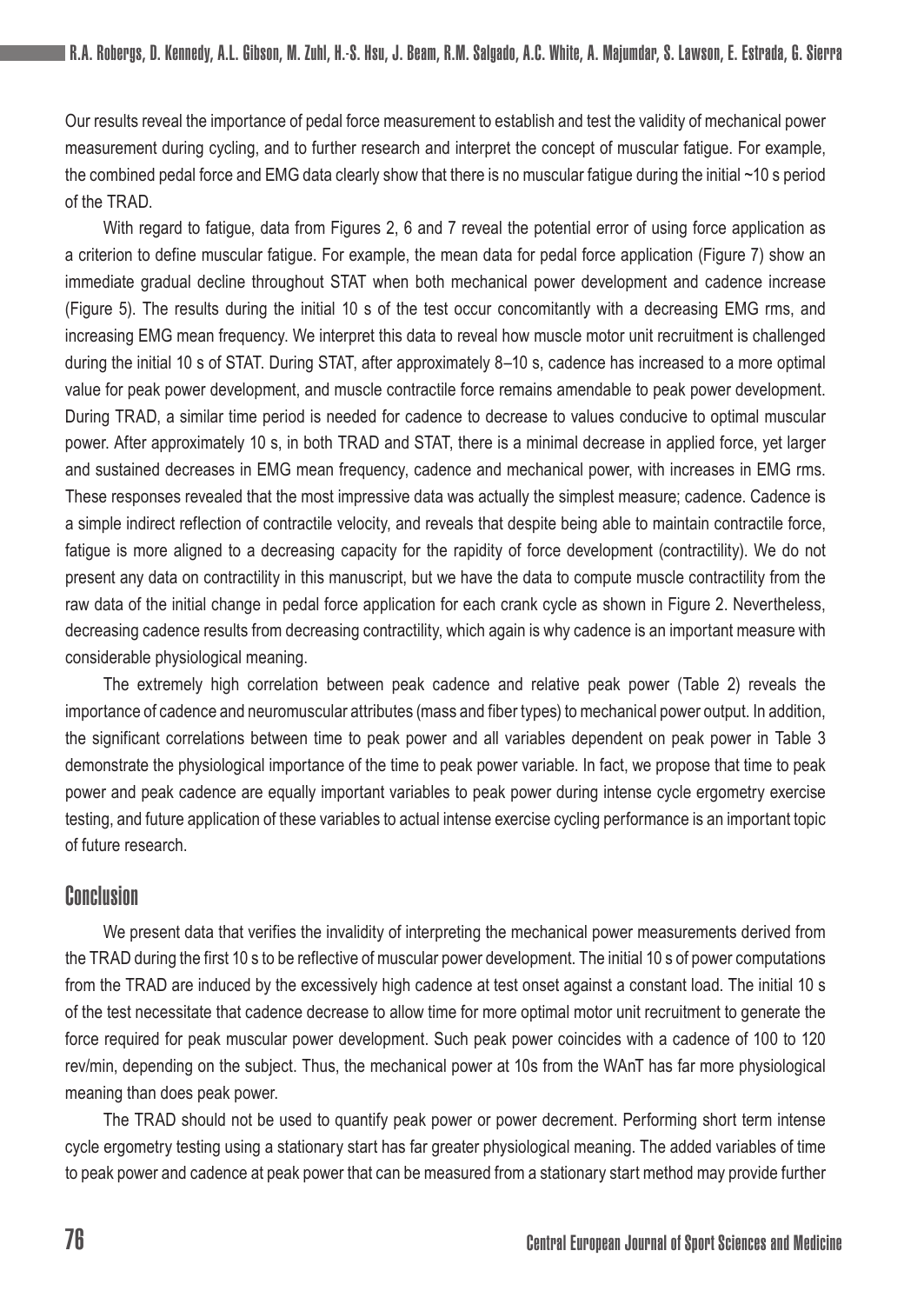insight into subject specific physiological capacities suited to intense exercise performance, and should be the focus of future research.

## **References**

Bar-Or O. The Wingate anaerboic test. An update on methodology, reliability and validity. Sports Med 1987; 4: 381–394.

Bassett DR. Correcting the Wingate Test for Changes in Kinetic Energy of the Ergometer Flywheel. Int J Sports Med 1989; 10: 446–449.

- Beneke R., Pollmann C., Bleif I., Leithauser R., Hutler M. How anaerobic is the Wingate Anaerobic Test for humans? Eur J Appl Physiol 2002; 87: 388–392.
- Burden A. How should we normalize electromyograms obtained from healthy participants? What we have learned from over 25 years of research. J Electromyogr Kinesiol 2010; 20: 1023–1035.
- Dimitrova N., Dimitrov G. Interpretation of EMG changes with fatigue: facts, pitfalls, and fallacies. J Electromyogr Kinesiol 2013; 13: 13–36.

Dorel S., Gouturier A., Lacour J-R., Vandewalle H., Hautier C., Hug F. Force-velocity relationship in cycling revisited: Benefit of twodimensional pedal forces analysis. Med Sci Sports Exerc 2010; 42: 1174–1183.

Dotan R., Bar-Or O. Load optimization for the Wingate Anaerobic Test. Eur J Appl Physiol 1983; 51: 409–417.

Dotan R. The Wingate anaerobic test's past and future and the compatibility of mechanically versus electro-magnetically braked cycleergometers. Eur J Appl Physiol 2006; 98: 113–116.

Farina D. Interpretation of the surface electromyogram in dynamic contractions. Exerc Sport Sci Rev 2006; 34: 121–127.

- Fernandez-del-Olmo M., Rodgrique A., Marquez G., Iglesias X., Marina M., Benitez A., Vallejo L., Acero R. Isometric knee extensor fatigue following a Wingate test: peripheral and central mechanisms. Scan J Med Sci Sports 2013; 23 (1): 57–65.
- Hautier C., Linossier M., Belli A., Lacour J., Arsac L. Optimal velocity for maximal power production in non-isokinetic cycling is related to muscle fibre type composition. Eur J Appl Physiol 1996*;* 74: 114–118.
- Hug F., Dorel S. Electromyogaphic analysis of pedaling: A review. J Electromyogr Kinesiol 2009; 19: 192–198.
- Hug F., Drouet J., Champoux Y., Couturier A., Dorel S. Interindividual variability of electromyographic patterns and pedal force profiles in trained cyclists. Eur J Appl Physiol 2008; 104 (4): 667–678.
- Hunter A., St Clair Gibson A., Lambert M., Nobbs L, Noakes T. Effects of supramaximal exercise on the electromyographic signal. Br J Sports Med 2003; 37: 296–299.
- Inbar O., Bar-Or O., Skinner J. The Wingate Anaerobic Test. Human Kinetics, Champaign, 1996.
- Jastrzębski Z. Selected aspects of anaerobic capacity by applying the wingate test. Biology Sport 1995; 12: 131–135.
- Jones N., McCartney N., Graham T., Spriet L., Kowalchuk J., Heigenhauser .J, Sutton J. Muscle performance and metabolism in maximal isokinetic cycling at slow and fast speeds. J Appl Physiol 1985; 59: 132–126.
- Katch V., Weltman A., Martin R., Gray L. Optimal test characteristics for maximal anaerobic work on the bicycle ergometer. Res Quart Exerc Sport 1977; 48: 319–327.
- Laurent C. Jr, Meyers M., Robinson C., Green J. Cross-validation of the 20- versus 30-s Wingate anaerobic test. Eur J Appl Physiol 2007; 100: 645–651.
- MacIntosh B.R., Neptune R.R., Horton J.F. Cadence, power, and muscle activation in cycle ergometry. Med Sci Sports Exerc 2000; 32 (7): 1281–1287.
- MacIntosh B., Rishaug P., Svedahl K. Assessment of peak power and short-term work capacity. Eur J Appl Physiol 2003; 88 (6): 572–579.
- Marsh A., Martin P. The relationship between cadence and lower extremity EMG in cyclists and noncyclists. Med Sci Sports Exerc 1995; 27: 217–225.
- Maud P., Shultz B. Norms for the Wingate anaerobic test with comparison to another similar test. Res Quart Exerc Sport 1989; 60 (2): 144–151.
- Reiser Ii R., Peterson M., Broker J. Instrumented bicycle pedals for dynamic measurement of propulsive cycling loads. Sports Engineering 2003; 6 (1): 41–48.
- Samozino P., Horvais N., Hinty F. Why does power output decrease at high pedaling rates during sprint cycling? Med Sci Sports Exerc 2007; 39: 680–8687.